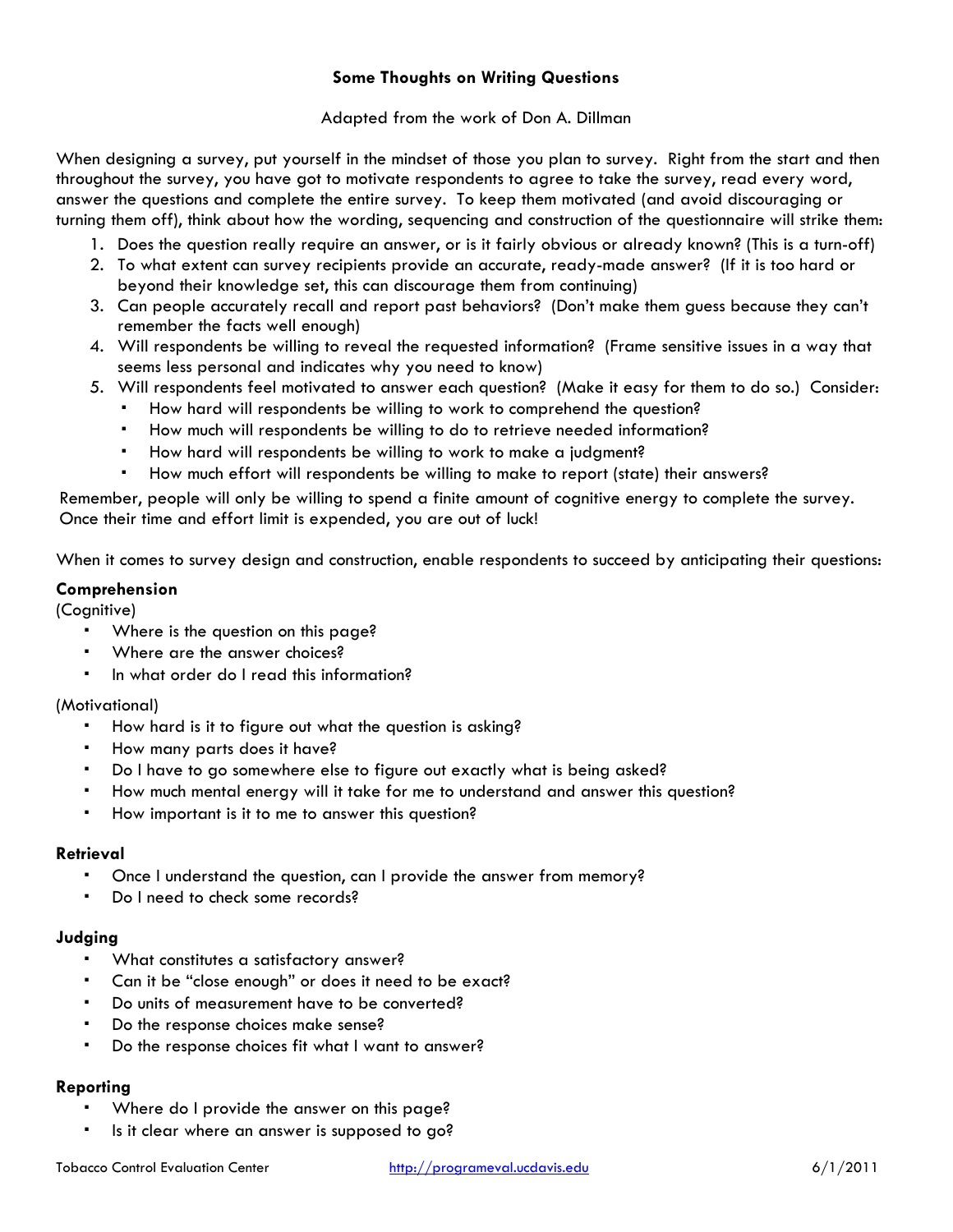# **Dillman's Principles for Questionnaire Construction**

Derived from: Dillman, D.A. (2007) *Mail and Internet Surveys: The Tailored Design Method, 2nd Ed.,* New Jersey: Wiley.

STEP 1: Define a desired navigation path for reading all information presented on each page of the question.

- Write each question in a way that minimizes the need to reread portions in order to comprehend the response task.
- Place the instructions exactly where that information is needed and not at the beginning of the questionnaire.
- Place items with the same response categories into an item-in-a-series format, but do it carefully.
- Ask one question at a time.
- Minimize the use of matrices.

STEP 2: Create visual navigation guides and use them in a consistent way to get respondents to follow the prescribed navigational path and correctly interpret the written information.

- Increase the size of written elements to attract attention.
- Increase the brightness or color (shading) of visual elements to attract attention and establish appropriate groupings.
- Use spacing to identify appropriate groupings of visual elements.
- Use similarity to identify appropriate groupings of visual elements.
- Maintain a consistent figure/group format to make the response task easier.
- Maintain simplicity, regularity, and symmetry to make the response task easier.
- Begin asking question in the upper left quadrant; place any information not needed by the respondent in the lower right quadrant.
- Use the largest or brightest symbols to identify the starting point on each page.
- Identify the beginning of each succeeding question in a consistent way.
- Number questions consecutively and simply from beginning to end.
- Use a consistent figure/background format to encourage the readings of all words.
- Limit the use of reverse print to section headings or question numbers.
- Place more blank space between questions than between subcomponents of questions.
- Use dark print for questions and light print for answer choices.
- Place special instructions inside of question numbers and not as freestanding entities.
- Optional or occasionally needed instruction should be separated from the question statement by font or symbol variations.
- Do not place instructions in a separate instruction book or in a separate section of the questionnaire.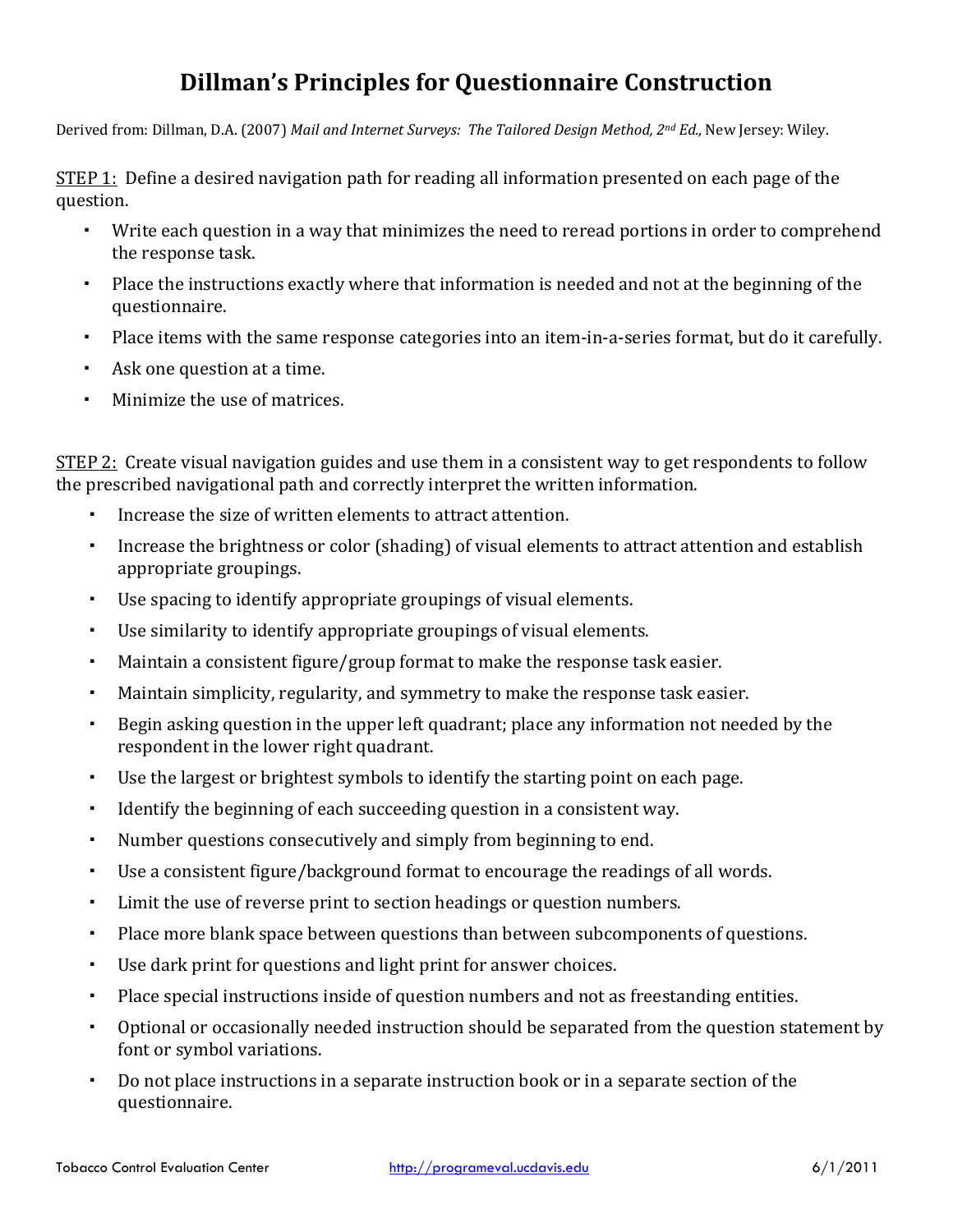- Use of lightly shaded colors as background fields on which to write all questions provides an effective navigational guide to respondents.
- When shaded background fields are used, identification of all answer spaces in white helps to reduce non‐response.
- List answer categories vertically instead of horizontally.
- Place answer spaces consistently to either the left or right of category labels.
- Use numbers or simple answer boxes for recording of answers.
- Vertical alignment of question subcomponents among consecutive questions eases the response task.
- Avoid double or triple banking of answer choices.
- Maintain spaces between answer choices that are consistent with measurement intent.
- Maintain consistency throughout a questionnaire in the direction scales are displayed.
- Use shorter lines to prevent words from being skipped.

STEP 3: Develop additional visual navigational guides, the aim of which is to interrupt established navigation behavior and redirect respondents.

- Major visual changes are essential for gaining compliance with skip patterns.
- Words and phrases that introduce important, but easy to miss, change is respondent expectation should be visually emphasized consistently, but sparingly.
- Major visual changes are essential for gaining compliance with skip patterns.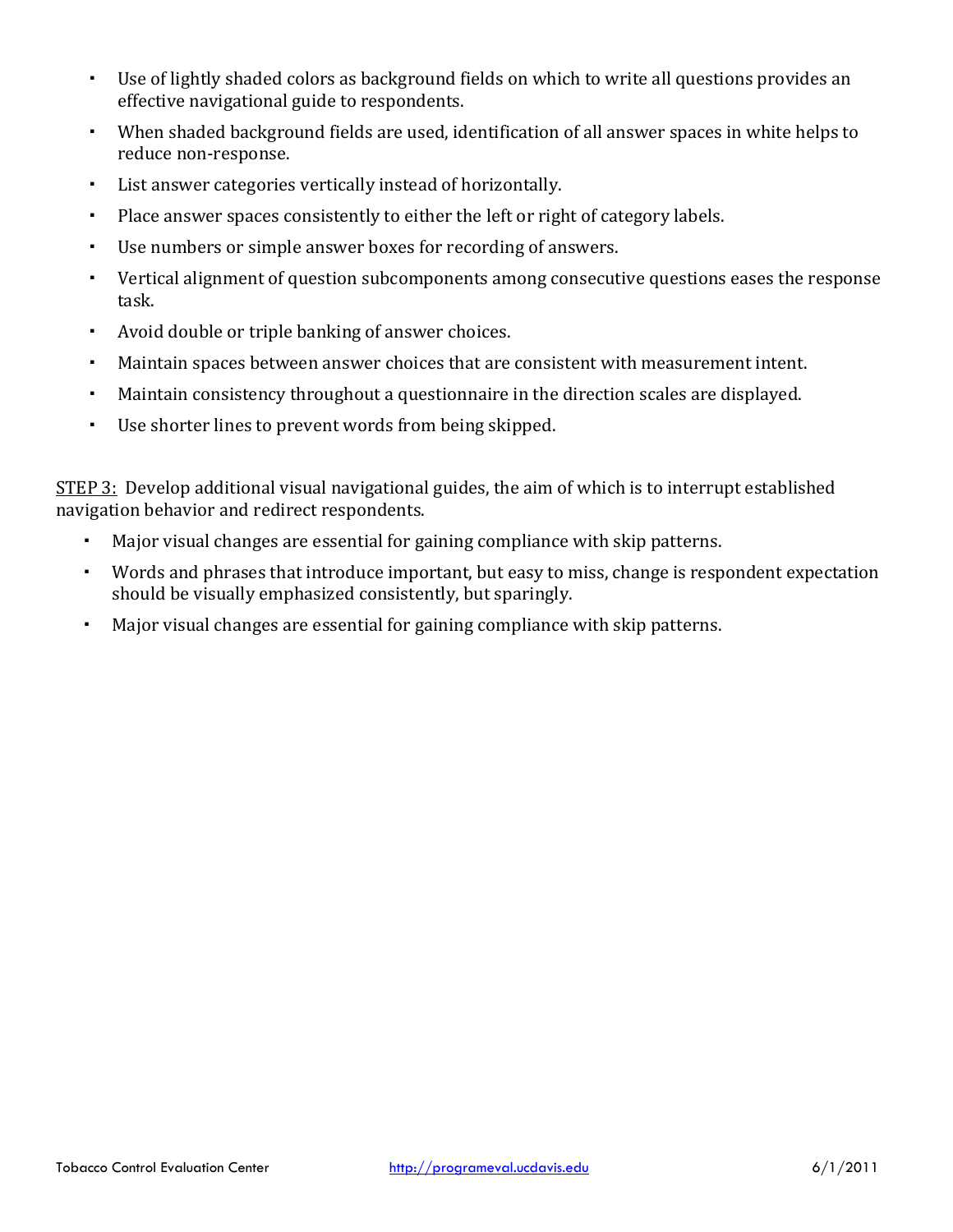# **Dillman's Principles for Web Questionnaire**

Derived from: Dillman, D.A. (2007) *Mail and Internet Surveys: The Tailored Design Method,* New Jersey: Wiley.

- 1. Introduce the Web questionnaire with a welcome screen that is motivational, emphasizes the ease of responding, and instructs respondents about how to proceed to the next page.
- 2. Provide a PIN number for limiting access only to those in the sample.
- 3. Begin the Web questionnaire with a question that is fully visible on the first screen of the questionnaire, and will be easily comprehended and answered by all respondents.
- 4. Present each question in a conventional format similar to that normally used on paper self‐ administered questionnaires.
- 5. Restrain the use of color so that figure/ground consistency and readability are maintained, navigational flow is unimpeded, and measurement properties of questions are maintained.
- 6. Avoid differences in the visual appearance of questions that result from different screen configurations, operating systems, browsers, partial screen displays, and wrap around text.
- 7. Provide specific instructions on how to take each necessary computer action for responding to the questionnaire and give other necessary instructions at the point where they are needed.
- 8. Use drop-down boxes sparingly, consider the mode implication, and identify each with a "click here" instruction.
- 9. Do not require respondents to provide an answer to each question before being allowed to answer any subsequent ones.
- 10. Provide skip directions in a way that encourages marking of answers and being able to click to the next applicable question.
- 11. Construct Web questionnaires so they scroll from question to question unless order effects are a concern, or when telephone and Web survey results are being combined.
- 12. When the number of answer choices exceeds the number that can be displayed in a single column on one screen, consider double‐banking with an appropriate grouping device to link them together.
- 13. Use graphical symbols or words that convey a sense of where the respondent is in the completion process, but avoid those that require significant increases in computer resources.
- 14. Exercise restraint in the use of question structures that have known measurement problems on paper questionnaires, such as check all that apply and open ended questions.